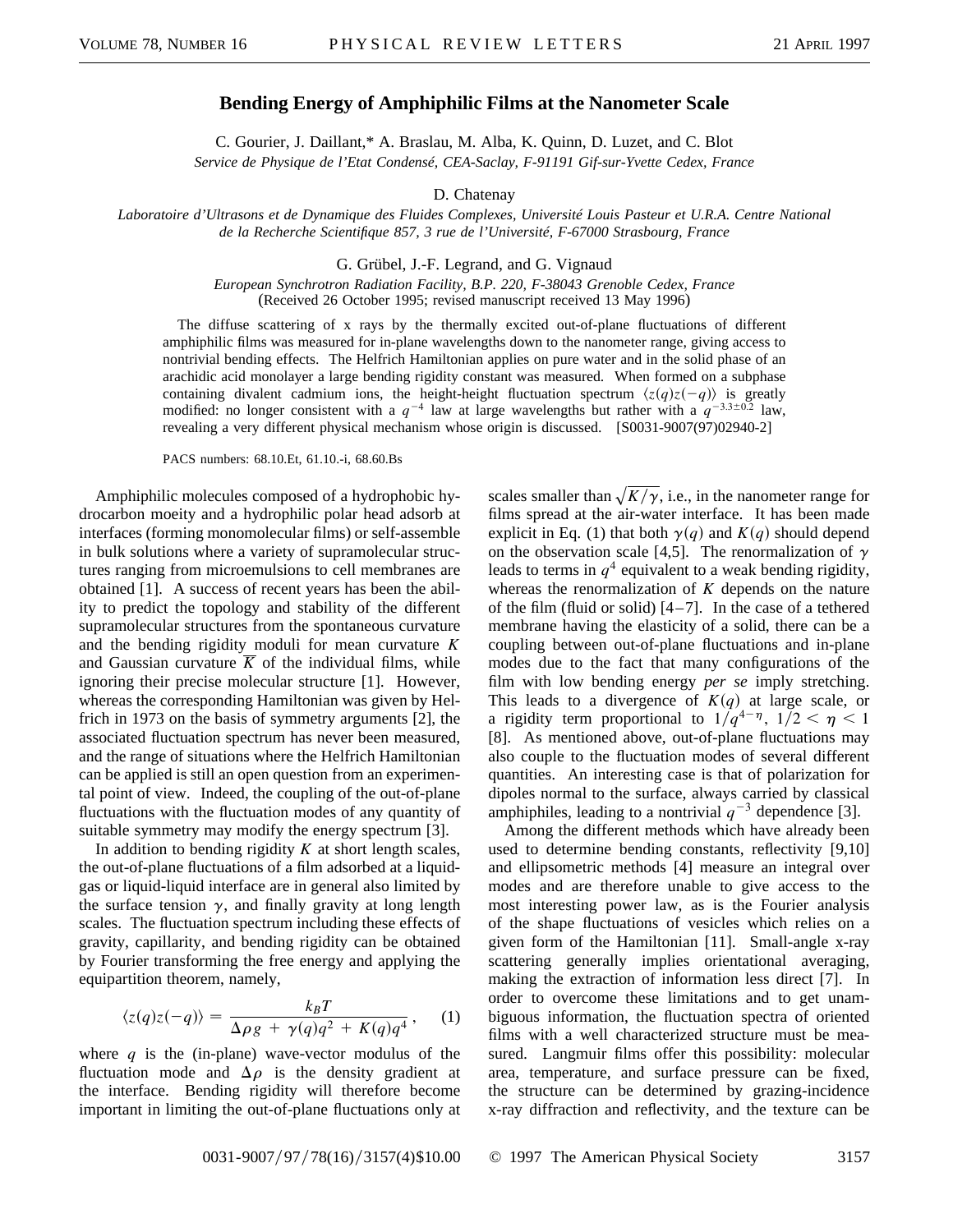observed *in situ* by Brewster angle microscopy or by atomic force microscopy (on transferred films). In this study, we directly measure the fluctuation spectra by grazing-incidence diffuse (off-specular) x-ray scattering  $[12-14]$ . In a Langmuir film, the scattering of x rays results from height fluctuations of the different interfaces  $(air/chain, chain/head, head/subphase)$ , assumed in this study to fluctuate conformally. The interferences between beams scattered at the different interfaces, which can be accounted for within the distorted wave Born approximation taking into account refraction and absorption [14], give rise to the normal  $q_z$  dependence. The  $(q_x, q_y)$ dependence of the scattered intensity is concentrated in the form  $e^{-q_z^2(z^2)} \int dx \, dy \, [e^{q_z^2(z(0,0)z(x,y))} - 1] e^{i(q_x x + q_y y)} \tilde{R}(x, y),$ where  $\tilde{R}(x, y)$  is the Fourier transform of the resolution function.

The measurements were performed at the "Troïka" beam line at the European Synchrotron Radiation Facility (ESRF) (Fig. 1). The desired radiation was selected using the (111) reflection of a diamond monochromator placed in the "white" beam in an asymmetric Laue geometry, and the grazing angle of incidence was fixed by tilting the monochromator. A SiC mirror was used in the monochromatic beam in order to eliminate higher order light. The intensity of the  $0.4 \times 0.2$  mm<sup>2</sup> ( $w \times h$ ) beam  $(\Delta E/E = 6 \times 10^{-5})$  was approximately 10<sup>10</sup> counts/s. The homemade Langmuir trough was mounted on a Nanofilm technologie GmbH active vibration isolation system on the sample circle of the three-axis diffractometer. Since the signal scattered by the interfacial fluctuations at large in-plane wave vectors  $q_x$  is very low  $(\approx 10^{-10}$  of the incident beam), extreme care was taken to limit the background by shielding the experimental device and by surrounding the Langmuir trough with helium. Another very important requirement is to fix the grazing angle of incidence below the critical angle for total external reflection in order to limit the evanescent wave penetration and therefore scattering in the bulk.



FIG. 1. Schematics of the experiment.  $C^*(111)$ : diamond monochromator, SiC: mirror, VP: vacuum paths, LT: Langmuir trough, NaI(Tl): scintillation detector. Si(111) double-reflection monochromators. The sample-to-*S*<sup>4</sup> distance is 650 mm, and  $S_3 - S_4 = 470$  mm.  $S_1$  to  $S_4$  are slits whose horizontal  $\times$ vertical openings were fixed to  $S_1$ : 0.6 mm  $\times$  0.2 mm,  $S_2$ : 0.4 mm  $\times$  0.2 mm, *S*<sub>3</sub>: 2 mm  $\times$  1 mm, 10 mm, or 22 mm, *S*<sub>4</sub>: 1 mm  $\times$  0.250 mm.

Under total external reflection conditions the background could be measured by simply lowering the trough by 1 mm and scanning around the direct beam. The experiments consisted of  $\theta_d$  detector scans in the plane of incidence at 12.9 keV ( $\lambda = 0.096$  nm) with a fixed angle of incidence  $\theta_i = 1.4 \times 10^{-3}$  rad, just below the critical angle for total external reflection [see Fig. 1]. With this geometry both  $q_x = 2\pi/\lambda[\cos(\theta_i) - \cos(\theta_d)]$  and  $q_z = 2\pi/\lambda[\sin(\theta_i) + \sin(\theta_d)]$  are varied jointly in an experiment.

We first measured the fluctuation spectrum of the bare water (from a Millipore purification system) surface [Fig. 2(a)]. In this case, the scattered intensity can be calculated without *any* adjustable parameter: the surface tension  $\gamma_{\text{H}_2\text{O}} = 73 \text{ mN/m}$  is known, as well as the different parameters determining the resolution of the experiment (slit opening, footprint). The excellent agreement between the calculated intensity and the



FIG. 2. Intensity scattered by the film as a function of the horizontal wave-vector transfer  $q_x$ . (a) Absolute scattered intensity multiplied by the in-plane wave-vector transfer  $q_x$  as a function of  $q_x$  (detector scans projected on  $q_x$ ). Measured background for  $s_3 = 1$  mm (empty squares) and 22 mm (diamonds). the grey solid line is a fit to the Gaussian tails of the direct beam for  $q_x < 10^7$  m<sup>-1</sup> (does not contribute to the analysis) and  $a \propto (q_x + C)^{-1}$  background at larger wave vectors. Bare water surface with  $s_3 = 1$  mm (empty circles) and  $s_3 = 10$  mm (empty triangles). Arachidic acid on pure water at 9 °C at 25 mN/m (black filled circles) for  $s_3 = 1$  mm. Arachidic acid on the CdCl<sub>2</sub> subphase for  $s_3 = 22$  mm (filled squares); calculation with a pure  $\gamma q^2$  spectrum (dot-dashed grey curve), best fit to a  $q^{-3.3}$  power law (continuous line), and to a  $q^{-4}$  power law with additional roughness (dashed grey curve). (b) Intensity scattered by the arachidic acid film on pure water at  $\pi = 40$  mN/m divided by the intensity scattered at  $\pi = 25$  mN/m in the *S* phase (circles) as a function of  $q_x$ .  $K = 500k_BT$  (black solid line),  $K = 300k_BT$  (grey dot-dashed line), and  $K = 700k_BT$  (grey dashed line).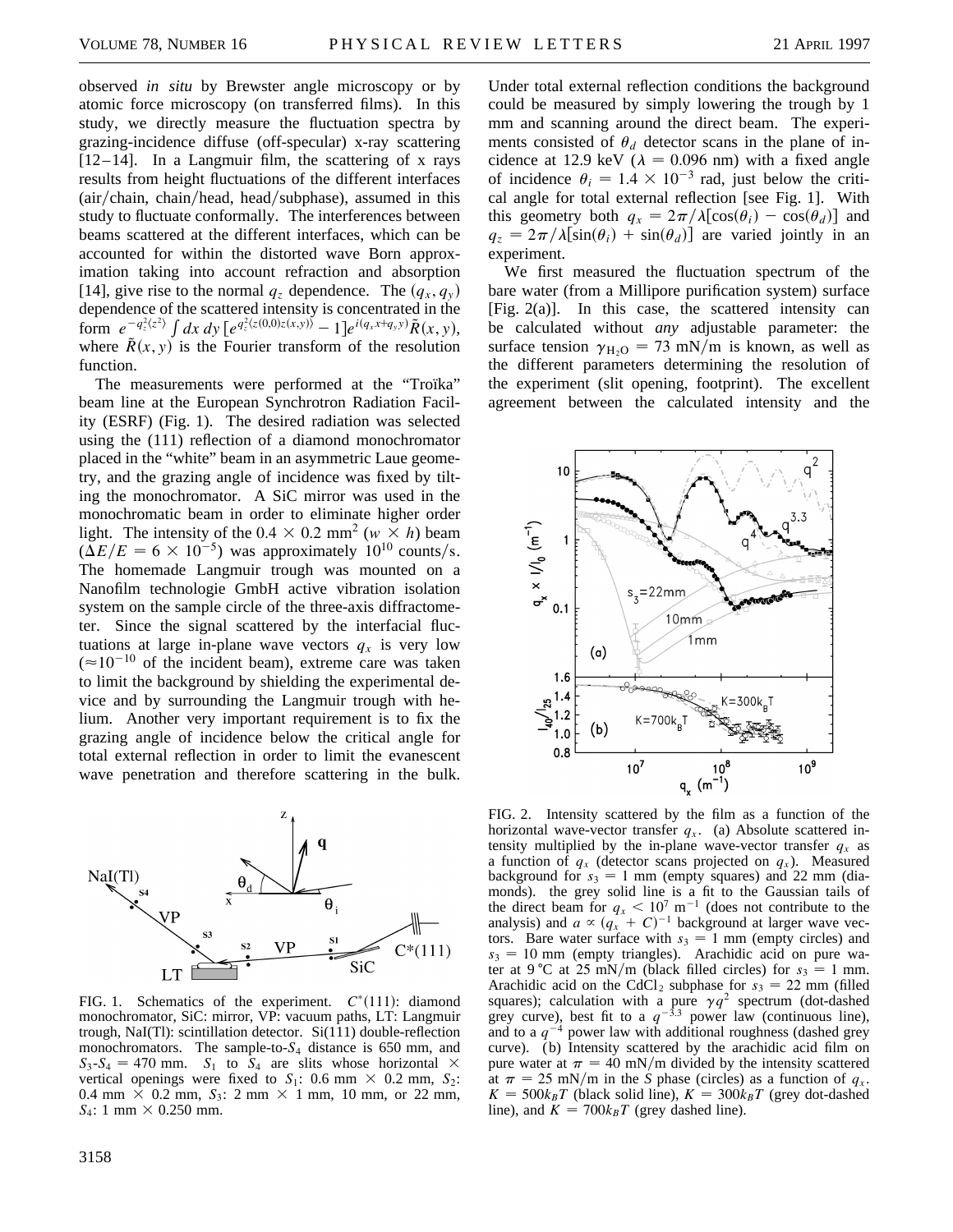experimental data for different resolution conditions demonstrates the ability of the method to determine fluctuation spectra very precisely. We also could extend the measurements of Ref. [13] towards much larger wave vectors by two decades.

In this first study, we limited the films investigated to different phases of a simple amphiphile: arachidic acid  $CH<sub>3</sub>(CH<sub>2</sub>)<sub>18</sub>COOH$  at 9 °C and a surface pressure of 1 mN/m in the so-called liquid-condensed  $L_2$  mesophase and at  $25 \text{ mN/m}$  and  $40 \text{ mN/m}$  in the much less compressible (compressibility  $\approx 1$  m/N) *S* solid phase [15]. In the presence of interfacial films it is necessary to strictly limit the number of adjustable parameters. We therefore always used the macroscopic surface tension measured by the Wilhelmy plate [16] and did not allow for values of the structural parameters outside the error bars determined from literature and complementary x-ray reflectivity experiments. Evidence that we are indeed observing scattering by the fluctuating film is provided by the interferences in Fig. 2(a) resulting from the coupling between  $q_x$  and  $q_z$  in this kind of experiment. Further evidence is given in Fig. 3 where an arachidic acid film at  $T = 20$  °C was systematically compressed in order to continuously vary its surface tension. The scaling  $I \propto 1/\gamma$  in the wave-vector range  $3 \times 10^6$  m<sup>-1</sup>  $\le q_x \le$  $8 \times 10^6$  m<sup>-1</sup> where structural and rigidity effects are negligible demonstrates that we are indeed observing thermally excited capillary waves. The intensity scattered by



FIG. 3. (a) Intensity scattered by the arachidic acid film (black curves) and water (grey curves). The surface tensions are (top to bottom) 33 mN/m (diamonds), 43 mN/m (triangles),  $53 \text{ mN/m}$  (squares), 69 mN/m (circles), and 73 mN/m. (b) The same data normalized by  $\gamma/\gamma_{\text{water}}$  in order to illustrate the scaling  $I \propto 1/\gamma$  in the range  $3 \times 10^6$  m<sup>-1</sup>  $\le q_x \le 8 \times$  $10^6$  m<sup>-1</sup>. The monolayer at 69 mN/m is in a tilted phase, and this explains the notable difference in the structural details (oscillations) at larger wave vectors.

the arachidic acid film on pure water was fit using the fluctuation spectrum of Eq. (1) with a  $Kq<sup>4</sup>$  term, and structural parameters (Table I) consistent with Refs. [10,17]. A high value of the bending rigidity modulus is necessary to fit the spectrum recorded at 25 mN/m:  $K = 400 \pm$  $200k_BT$ , whereas the curve recorded at 1 mN/m could be fit with a lower bending rigidity:  $K = (100 \pm 100)k_BT$ [18]. In order to decouple the rigidity effects from those of the vertical structure of the film we present in Fig. 2(b) the intensity scattered by the arachidic acid film on pure water at  $\pi = 40$  mN/m in the *S* phase divided by the intensity scattered by the same film in the *S* phase at  $\pi = 25$  mN/m. Because of the negligible compressibility of this phase, the structural contribution is the same in both cases and the quotient is only sensitive to the fluctuations (in fact, those of the film at  $40 \text{ mN/m}$ , which is the rougher one). We obtain  $K = 500 \pm 200 k_B T$  for this film.

The values of the bending rigidity that we obtain in the *S* phase are much higher than the values found in the fluid phases of short chain surfactants [11], but compare well with previous indirect estimations [9]. As expected, *K* is found to increase when the compressibility of the film decreases. Simple models [10] for the bending of solid plates predict that the bending rigidity should be proportional to the compressibility, but more complicated behavior can be expected and will be investigated in future experiments. It is also interesting to note that the highest *K* values in the incompressible *S* phase are consistent with the bending stiffness of a solid plate having the elastic constants of polyethylene [11].

We also performed experiments with arachidic acid spread on a subphase containing  $10^{-3}M$  CdCl<sub>2</sub>,  $pH =$ 8.8 fixed by methylamine at a molecular area of  $0.25$  nm<sup>2</sup>/molecule (and zero pressure). In that case, a very stiff monolayer [19] is formed with partially covalent complex formation specific of the  $Cd^{2+}$  cation [19,20]. Its roughness measured by x-ray reflectivity is very low  $(0.2 \pm 0.01 \text{ nm})$ . The ordering of the Cd<sup>2+</sup> counterions has been observed below  $12 \text{ °C}$  with a coherence length larger than 100 nm [20]. In contrast to the films on pure water, the fluctuation spectrum of the film on the  $CdCl<sub>2</sub>$  subphase at high  $pH$  could not be fit using the  $q^{-4}$  law at large wave vectors, but rather with a term  $8 \times 10^{-12} q^{-3.3\pm0.2}$  in Eq. (1) [Fig. 2(a)] [21]. Note that the best fit with a  $q^{-4}$  law using a possible additional roughness at the molecular scale (yielding  $K = 4000k_BT$ , indicating that the film is indeed very stiff) is quite poor. We have no unique explanation for this nontrivial behavior. However, effects of nonconformal roughness or density fluctuations can be dismissed given the results of Ref. [20]. As explained above, there are at least two cases where such a power law can be expected: coupling of the out-of-plane fluctuations with dipoles born by the molecules or with phonons if the film were to be a true solid membrane. That the best fit is obtained with a